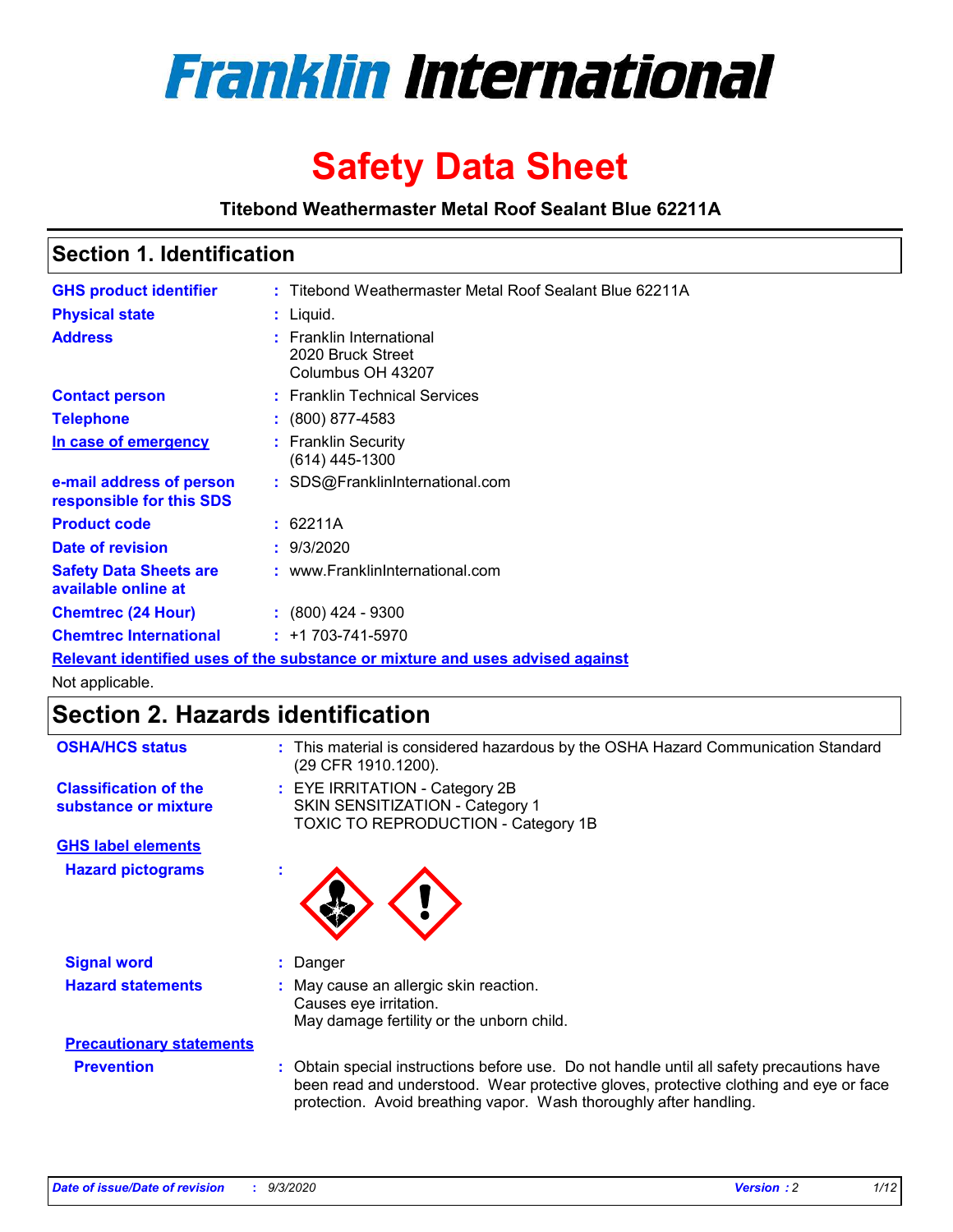### **Section 2. Hazards identification**

| <b>Response</b>                            | : IF exposed or concerned: Get medical advice or attention. Wash contaminated clothing<br>before reuse. IF ON SKIN: Wash with plenty of water. IF IN EYES: Rinse cautiously<br>with water for several minutes. Remove contact lenses, if present and easy to do.<br>Continue rinsing. If eye irritation persists: Get medical advice or attention. |
|--------------------------------------------|----------------------------------------------------------------------------------------------------------------------------------------------------------------------------------------------------------------------------------------------------------------------------------------------------------------------------------------------------|
| <b>Storage</b>                             | : Store locked up.                                                                                                                                                                                                                                                                                                                                 |
| <b>Disposal</b>                            | : Dispose of contents and container in accordance with all local, regional, national and<br>international regulations.                                                                                                                                                                                                                             |
| <b>Hazards not otherwise</b><br>classified | : Product generates methanol during cure.                                                                                                                                                                                                                                                                                                          |

# **Section 3. Composition/information on ingredients**

| <b>Substance/mixture</b> | Mixture |
|--------------------------|---------|
|                          |         |

| <b>Ingredient name</b>       | $\frac{9}{6}$ | <b>CAS number</b> |
|------------------------------|---------------|-------------------|
| 3-aminopropyltriethoxysilane | ՝≤3           | 919-30-2          |
| Dibutyltin dilaurate         | ∣≤0.3         | 77-58-7           |

Any concentration shown as a range is to protect confidentiality or is due to batch variation.

**There are no additional ingredients present which, within the current knowledge of the supplier and in the concentrations applicable, are classified as hazardous to health or the environment and hence require reporting in this section.**

**Occupational exposure limits, if available, are listed in Section 8.**

### **Section 4. First aid measures**

| <b>Description of necessary first aid measures</b> |                                                                                                                                                                                                                                                                                                                                                                                                                                                                                                                                                                                                                                                                                                                                                                           |
|----------------------------------------------------|---------------------------------------------------------------------------------------------------------------------------------------------------------------------------------------------------------------------------------------------------------------------------------------------------------------------------------------------------------------------------------------------------------------------------------------------------------------------------------------------------------------------------------------------------------------------------------------------------------------------------------------------------------------------------------------------------------------------------------------------------------------------------|
| <b>Eye contact</b>                                 | : Immediately flush eyes with plenty of water, occasionally lifting the upper and lower<br>eyelids. Check for and remove any contact lenses. Continue to rinse for at least 10<br>minutes. If irritation persists, get medical attention.                                                                                                                                                                                                                                                                                                                                                                                                                                                                                                                                 |
| <b>Inhalation</b>                                  | : Remove victim to fresh air and keep at rest in a position comfortable for breathing. If<br>not breathing, if breathing is irregular or if respiratory arrest occurs, provide artificial<br>respiration or oxygen by trained personnel. It may be dangerous to the person providing<br>aid to give mouth-to-mouth resuscitation. Get medical attention. If unconscious, place<br>in recovery position and get medical attention immediately. Maintain an open airway.<br>Loosen tight clothing such as a collar, tie, belt or waistband. In case of inhalation of<br>decomposition products in a fire, symptoms may be delayed. The exposed person may<br>need to be kept under medical surveillance for 48 hours.                                                       |
| <b>Skin contact</b>                                | : Wash with plenty of soap and water. Remove contaminated clothing and shoes. Wash<br>contaminated clothing thoroughly with water before removing it, or wear gloves.<br>Continue to rinse for at least 10 minutes. Get medical attention. In the event of any<br>complaints or symptoms, avoid further exposure. Wash clothing before reuse. Clean<br>shoes thoroughly before reuse.                                                                                                                                                                                                                                                                                                                                                                                     |
| <b>Ingestion</b>                                   | : Wash out mouth with water. Remove dentures if any. Remove victim to fresh air and<br>keep at rest in a position comfortable for breathing. If material has been swallowed and<br>the exposed person is conscious, give small quantities of water to drink. Stop if the<br>exposed person feels sick as vomiting may be dangerous. Do not induce vomiting<br>unless directed to do so by medical personnel. If vomiting occurs, the head should be<br>kept low so that vomit does not enter the lungs. Get medical attention. Never give<br>anything by mouth to an unconscious person. If unconscious, place in recovery position<br>and get medical attention immediately. Maintain an open airway. Loosen tight clothing<br>such as a collar, tie, belt or waistband. |
| Most important symptoms/effects, acute and delayed |                                                                                                                                                                                                                                                                                                                                                                                                                                                                                                                                                                                                                                                                                                                                                                           |
| <b>Potential acute health effects</b>              |                                                                                                                                                                                                                                                                                                                                                                                                                                                                                                                                                                                                                                                                                                                                                                           |
| <b>Eye contact</b>                                 | : May cause eye irritation.                                                                                                                                                                                                                                                                                                                                                                                                                                                                                                                                                                                                                                                                                                                                               |
| <b>Inhalation</b>                                  | : No known significant effects or critical hazards.                                                                                                                                                                                                                                                                                                                                                                                                                                                                                                                                                                                                                                                                                                                       |
|                                                    |                                                                                                                                                                                                                                                                                                                                                                                                                                                                                                                                                                                                                                                                                                                                                                           |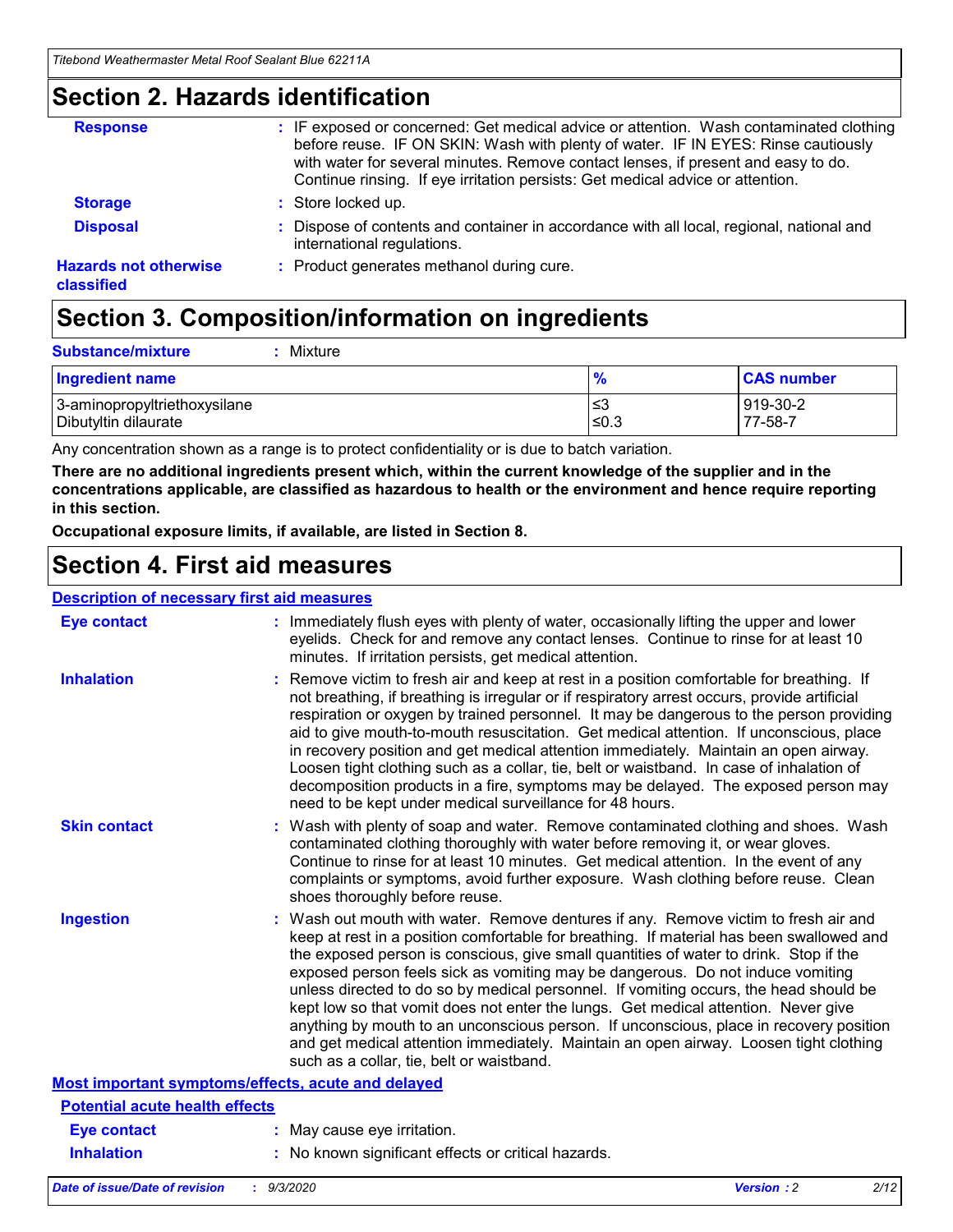| Thebolid Weathermaster Metal Roof Sealant Dide 622 FTA |                                                                                                                                                                                                                                                                                                                                                                                                                 |
|--------------------------------------------------------|-----------------------------------------------------------------------------------------------------------------------------------------------------------------------------------------------------------------------------------------------------------------------------------------------------------------------------------------------------------------------------------------------------------------|
| <b>Section 4. First aid measures</b>                   |                                                                                                                                                                                                                                                                                                                                                                                                                 |
| <b>Skin contact</b>                                    | : May cause skin irritation.                                                                                                                                                                                                                                                                                                                                                                                    |
| <b>Ingestion</b>                                       | : No known significant effects or critical hazards.                                                                                                                                                                                                                                                                                                                                                             |
| <b>Over-exposure signs/symptoms</b>                    |                                                                                                                                                                                                                                                                                                                                                                                                                 |
| <b>Eye contact</b>                                     | : Adverse symptoms may include the following:<br>irritation<br>watering<br>redness                                                                                                                                                                                                                                                                                                                              |
| <b>Inhalation</b>                                      | : Adverse symptoms may include the following:<br>reduced fetal weight<br>increase in fetal deaths<br>skeletal malformations                                                                                                                                                                                                                                                                                     |
| <b>Skin contact</b>                                    | : Adverse symptoms may include the following:<br>irritation<br>redness<br>reduced fetal weight<br>increase in fetal deaths<br>skeletal malformations                                                                                                                                                                                                                                                            |
| <b>Ingestion</b>                                       | : Adverse symptoms may include the following:<br>reduced fetal weight<br>increase in fetal deaths<br>skeletal malformations                                                                                                                                                                                                                                                                                     |
|                                                        | Indication of immediate medical attention and special treatment needed, if necessary                                                                                                                                                                                                                                                                                                                            |
| <b>Notes to physician</b>                              | : In case of inhalation of decomposition products in a fire, symptoms may be delayed.<br>The exposed person may need to be kept under medical surveillance for 48 hours.                                                                                                                                                                                                                                        |
| <b>Specific treatments</b>                             | : No specific treatment.                                                                                                                                                                                                                                                                                                                                                                                        |
| <b>Protection of first-aiders</b>                      | : No action shall be taken involving any personal risk or without suitable training. If it is<br>suspected that fumes are still present, the rescuer should wear an appropriate mask or<br>self-contained breathing apparatus. It may be dangerous to the person providing aid to<br>give mouth-to-mouth resuscitation. Wash contaminated clothing thoroughly with water<br>before removing it, or wear gloves. |

### **See toxicological information (Section 11)**

### **Section 5. Fire-fighting measures**

| <b>Extinguishing media</b>                               |                                                                                                                                                                                                     |
|----------------------------------------------------------|-----------------------------------------------------------------------------------------------------------------------------------------------------------------------------------------------------|
| <b>Suitable extinguishing</b><br>media                   | : Use an extinguishing agent suitable for the surrounding fire.                                                                                                                                     |
| <b>Unsuitable extinguishing</b><br>media                 | : None known.                                                                                                                                                                                       |
| <b>Specific hazards arising</b><br>from the chemical     | : In a fire or if heated, a pressure increase will occur and the container may burst.                                                                                                               |
| <b>Hazardous thermal</b><br>decomposition products       | Decomposition products may include the following materials:<br>carbon dioxide<br>carbon monoxide<br>nitrogen oxides<br>metal oxide/oxides                                                           |
| <b>Special protective actions</b><br>for fire-fighters   | : Promptly isolate the scene by removing all persons from the vicinity of the incident if<br>there is a fire. No action shall be taken involving any personal risk or without suitable<br>training. |
| <b>Special protective</b><br>equipment for fire-fighters | Fire-fighters should wear appropriate protective equipment and self-contained breathing<br>apparatus (SCBA) with a full face-piece operated in positive pressure mode.                              |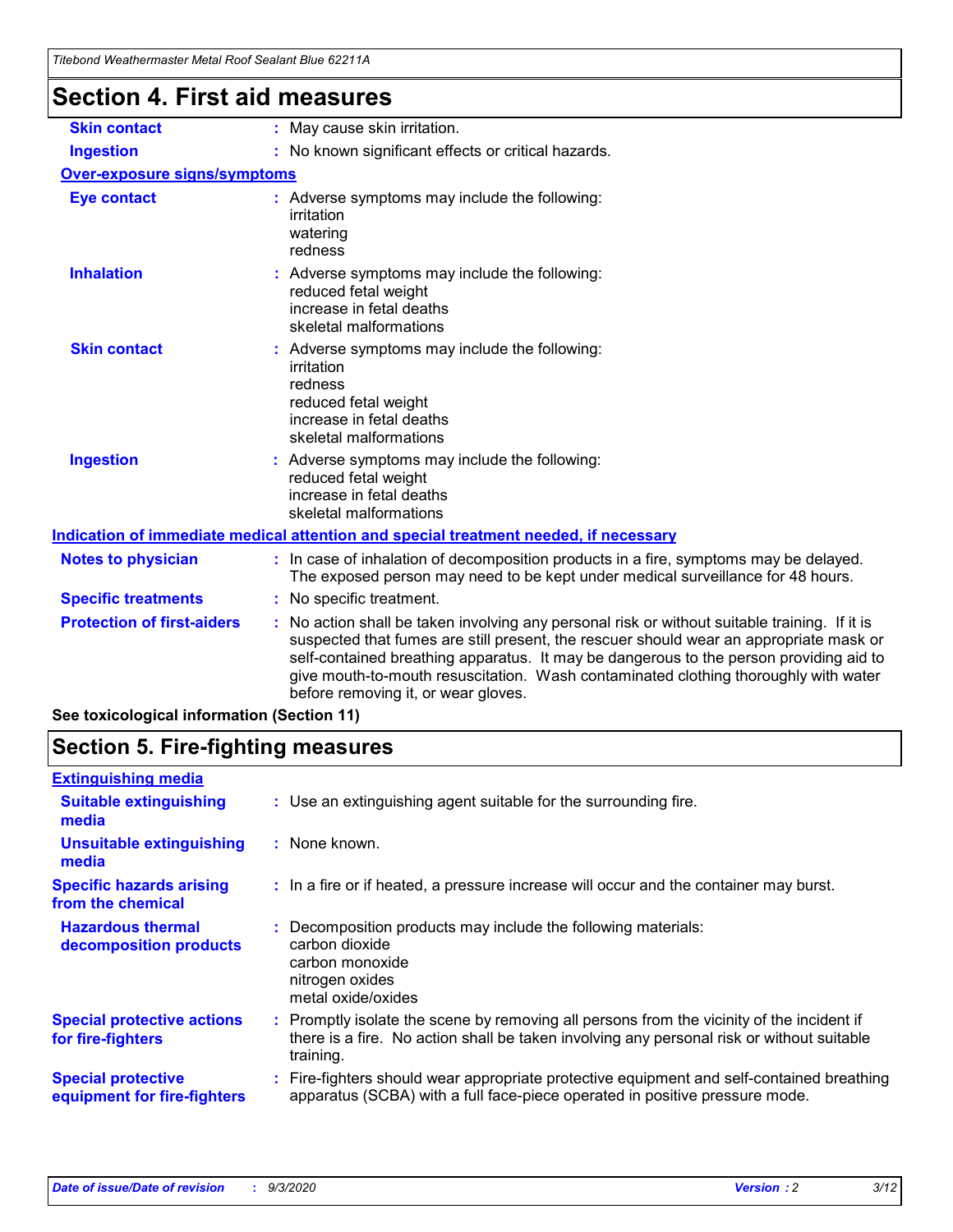### **Section 6. Accidental release measures**

|                                                       | Personal precautions, protective equipment and emergency procedures                                                                                                                                                                                                                                                                                                                                                                                                                                                                                                                                                                                                                                          |  |  |  |
|-------------------------------------------------------|--------------------------------------------------------------------------------------------------------------------------------------------------------------------------------------------------------------------------------------------------------------------------------------------------------------------------------------------------------------------------------------------------------------------------------------------------------------------------------------------------------------------------------------------------------------------------------------------------------------------------------------------------------------------------------------------------------------|--|--|--|
| For non-emergency<br>personnel                        | : No action shall be taken involving any personal risk or without suitable training.<br>Evacuate surrounding areas. Keep unnecessary and unprotected personnel from<br>entering. Do not touch or walk through spilled material. Avoid breathing vapor or mist.<br>Provide adequate ventilation. Wear appropriate respirator when ventilation is<br>inadequate. Put on appropriate personal protective equipment.                                                                                                                                                                                                                                                                                             |  |  |  |
| For emergency responders                              | : If specialized clothing is required to deal with the spillage, take note of any information in<br>Section 8 on suitable and unsuitable materials. See also the information in "For non-<br>emergency personnel".                                                                                                                                                                                                                                                                                                                                                                                                                                                                                           |  |  |  |
| <b>Environmental precautions</b>                      | : Avoid dispersal of spilled material and runoff and contact with soil, waterways, drains<br>and sewers. Inform the relevant authorities if the product has caused environmental<br>pollution (sewers, waterways, soil or air).                                                                                                                                                                                                                                                                                                                                                                                                                                                                              |  |  |  |
| Methods and materials for containment and cleaning up |                                                                                                                                                                                                                                                                                                                                                                                                                                                                                                                                                                                                                                                                                                              |  |  |  |
| <b>Small spill</b>                                    | : Stop leak if without risk. Move containers from spill area. Dilute with water and mop up<br>if water-soluble. Alternatively, or if water-insoluble, absorb with an inert dry material and<br>place in an appropriate waste disposal container. Dispose of via a licensed waste<br>disposal contractor.                                                                                                                                                                                                                                                                                                                                                                                                     |  |  |  |
| <b>Large spill</b>                                    | : Stop leak if without risk. Move containers from spill area. Approach release from<br>upwind. Prevent entry into sewers, water courses, basements or confined areas. Wash<br>spillages into an effluent treatment plant or proceed as follows. Contain and collect<br>spillage with non-combustible, absorbent material e.g. sand, earth, vermiculite or<br>diatomaceous earth and place in container for disposal according to local regulations<br>(see Section 13). Dispose of via a licensed waste disposal contractor. Contaminated<br>absorbent material may pose the same hazard as the spilled product. Note: see<br>Section 1 for emergency contact information and Section 13 for waste disposal. |  |  |  |

### **Section 7. Handling and storage**

#### **Precautions for safe handling**

| <b>Protective measures</b>                                                       | : Put on appropriate personal protective equipment (see Section 8). Persons with a<br>history of skin sensitization problems should not be employed in any process in which<br>this product is used. Avoid exposure - obtain special instructions before use. Avoid<br>exposure during pregnancy. Do not handle until all safety precautions have been read<br>and understood. Do not get in eyes or on skin or clothing. Do not ingest. Avoid<br>breathing vapor or mist. If during normal use the material presents a respiratory hazard,<br>use only with adequate ventilation or wear appropriate respirator. Keep in the original<br>container or an approved alternative made from a compatible material, kept tightly<br>closed when not in use. Empty containers retain product residue and can be hazardous.<br>Do not reuse container. |
|----------------------------------------------------------------------------------|--------------------------------------------------------------------------------------------------------------------------------------------------------------------------------------------------------------------------------------------------------------------------------------------------------------------------------------------------------------------------------------------------------------------------------------------------------------------------------------------------------------------------------------------------------------------------------------------------------------------------------------------------------------------------------------------------------------------------------------------------------------------------------------------------------------------------------------------------|
| <b>Advice on general</b><br>occupational hygiene                                 | : Eating, drinking and smoking should be prohibited in areas where this material is<br>handled, stored and processed. Workers should wash hands and face before eating,<br>drinking and smoking. Remove contaminated clothing and protective equipment before<br>entering eating areas. See also Section 8 for additional information on hygiene<br>measures.                                                                                                                                                                                                                                                                                                                                                                                                                                                                                    |
| <b>Conditions for safe storage,</b><br>including any<br><i>incompatibilities</i> | Store between the following temperatures: 0 to $120^{\circ}$ C (32 to $248^{\circ}$ F). Store in<br>accordance with local regulations. Store in original container protected from direct<br>sunlight in a dry, cool and well-ventilated area, away from incompatible materials (see<br>Section 10) and food and drink. Store locked up. Keep container tightly closed and<br>sealed until ready for use. Containers that have been opened must be carefully<br>resealed and kept upright to prevent leakage. Do not store in unlabeled containers.<br>Use appropriate containment to avoid environmental contamination. See Section 10 for<br>incompatible materials before handling or use.                                                                                                                                                     |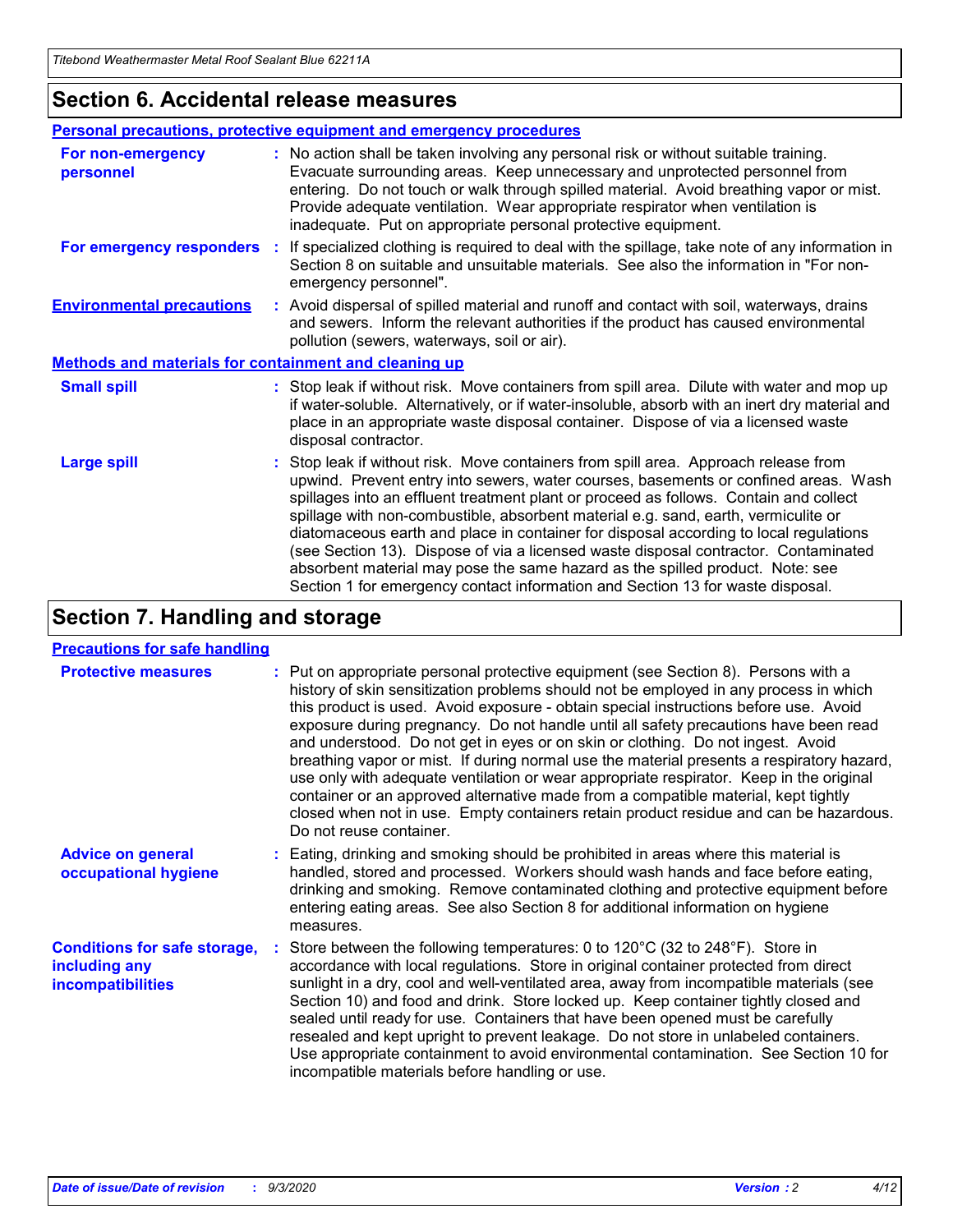# **Section 8. Exposure controls/personal protection**

#### **Control parameters**

#### **Occupational exposure limits**

| <b>Ingredient name</b>                               |    |                        | <b>Exposure limits</b>                                                                                                                                                                                                                                                                                                                                                                                                                                                                                                                                                                                                 |
|------------------------------------------------------|----|------------------------|------------------------------------------------------------------------------------------------------------------------------------------------------------------------------------------------------------------------------------------------------------------------------------------------------------------------------------------------------------------------------------------------------------------------------------------------------------------------------------------------------------------------------------------------------------------------------------------------------------------------|
| 3-aminopropyltriethoxysilane<br>Dibutyltin dilaurate |    |                        | None.<br>ACGIH TLV (United States, 3/2020). Absorbed through skin.<br>Notes: as Sn<br>TWA: $0.1 \text{ mg/m}^3$ , (as Sn) 8 hours.<br>STEL: 0.2 mg/m <sup>3</sup> , (as Sn) 15 minutes.<br>NIOSH REL (United States, 10/2016). Absorbed through skin.<br>Notes: as Sn<br>TWA: 0.1 mg/m <sup>3</sup> , (as Sn) 10 hours.<br>OSHA PEL (United States, 5/2018). Notes: as Sn<br>TWA: $0.1 \text{ mg/m}^3$ , (as Sn) 8 hours.<br>OSHA PEL 1989 (United States, 3/1989). Absorbed through skin.<br>Notes: measured as Sn<br>TWA: 0.1 mg/m <sup>3</sup> , (measured as Sn) 8 hours. Form: Organic                            |
| <b>Appropriate engineering</b><br>controls           |    |                        | : If user operations generate dust, fumes, gas, vapor or mist, use process enclosures,<br>local exhaust ventilation or other engineering controls to keep worker exposure to<br>airborne contaminants below any recommended or statutory limits.                                                                                                                                                                                                                                                                                                                                                                       |
| <b>Environmental exposure</b><br>controls            |    |                        | Emissions from ventilation or work process equipment should be checked to ensure<br>they comply with the requirements of environmental protection legislation. In some<br>cases, fume scrubbers, filters or engineering modifications to the process equipment<br>will be necessary to reduce emissions to acceptable levels.                                                                                                                                                                                                                                                                                          |
| <b>Individual protection measures</b>                |    |                        |                                                                                                                                                                                                                                                                                                                                                                                                                                                                                                                                                                                                                        |
| <b>Hygiene measures</b>                              |    |                        | : Wash hands, forearms and face thoroughly after handling chemical products, before<br>eating, smoking and using the lavatory and at the end of the working period.<br>Appropriate techniques should be used to remove potentially contaminated clothing.<br>Contaminated work clothing should not be allowed out of the workplace. Wash<br>contaminated clothing before reusing. Ensure that eyewash stations and safety<br>showers are close to the workstation location.                                                                                                                                            |
| <b>Eye/face protection</b>                           |    |                        | : Safety eyewear complying with an approved standard should be used when a risk<br>assessment indicates this is necessary to avoid exposure to liquid splashes, mists,<br>gases or dusts. If contact is possible, the following protection should be worn, unless<br>the assessment indicates a higher degree of protection: chemical splash goggles.                                                                                                                                                                                                                                                                  |
| <b>Skin protection</b>                               |    |                        |                                                                                                                                                                                                                                                                                                                                                                                                                                                                                                                                                                                                                        |
| <b>Hand protection</b>                               |    |                        | : Chemical-resistant, impervious gloves complying with an approved standard should be<br>worn at all times when handling chemical products if a risk assessment indicates this is<br>necessary. Considering the parameters specified by the glove manufacturer, check<br>during use that the gloves are still retaining their protective properties. It should be<br>noted that the time to breakthrough for any glove material may be different for different<br>glove manufacturers. In the case of mixtures, consisting of several substances, the<br>protection time of the gloves cannot be accurately estimated. |
| <b>Body protection</b>                               |    | handling this product. | Personal protective equipment for the body should be selected based on the task being<br>performed and the risks involved and should be approved by a specialist before                                                                                                                                                                                                                                                                                                                                                                                                                                                |
| <b>Other skin protection</b>                         |    |                        | : Appropriate footwear and any additional skin protection measures should be selected<br>based on the task being performed and the risks involved and should be approved by a<br>specialist before handling this product.                                                                                                                                                                                                                                                                                                                                                                                              |
| <b>Respiratory protection</b>                        | ÷. | aspects of use.        | Based on the hazard and potential for exposure, select a respirator that meets the<br>appropriate standard or certification. Respirators must be used according to a<br>respiratory protection program to ensure proper fitting, training, and other important                                                                                                                                                                                                                                                                                                                                                         |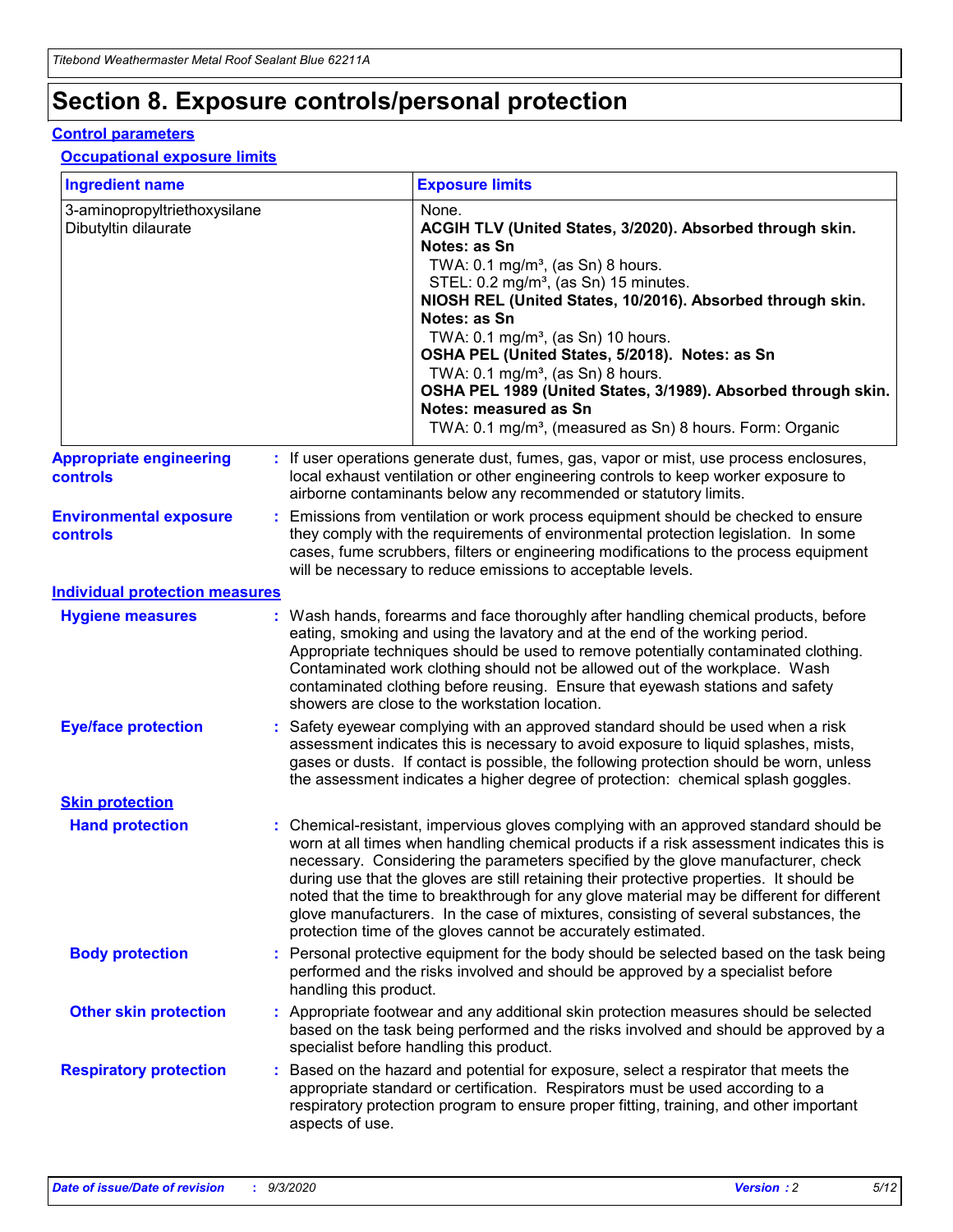### **Section 9. Physical and chemical properties**

#### **Appearance**

| <b>Physical state</b>                             |   | : Liquid. [Paste.]                                              |
|---------------------------------------------------|---|-----------------------------------------------------------------|
| <b>Color</b>                                      |   | Blue.                                                           |
| Odor                                              |   | Characteristic.                                                 |
| <b>Odor threshold</b>                             | ÷ | Not available.                                                  |
| рH                                                |   | Not applicable.                                                 |
| <b>Melting point</b>                              |   | : Not available.                                                |
| <b>Boiling point</b>                              |   | >200°C (>392°F)                                                 |
| <b>Flash point</b>                                |   | Closed cup: >200°C (>392°F) [Setaflash.]                        |
| <b>Evaporation rate</b>                           |   | $:$ >1 (butyl acetate = 1)                                      |
| <b>Flammability (solid, gas)</b>                  |   | : Not available.                                                |
| Lower and upper explosive<br>(flammable) limits   |   | : Not available.                                                |
| <b>VOC (less water, less)</b><br>exempt solvents) |   | : 0 g/l                                                         |
| <b>Volatility</b>                                 |   | $: 0\%$ (w/w)                                                   |
| <b>Vapor density</b>                              |   | Not available.                                                  |
| <b>Relative density</b>                           |   | $\mathbf{1}$ $\mathbf{\sqrt{432}}$                              |
| <b>Solubility</b>                                 |   | Insoluble in the following materials: cold water and hot water. |
| <b>Solubility in water</b>                        |   | Not available.                                                  |
| <b>Partition coefficient: n-</b><br>octanol/water |   | $:$ Not available.                                              |
| <b>Auto-ignition temperature</b>                  |   | : Not available.                                                |
| <b>Decomposition temperature</b>                  |   | : Not available.                                                |
| <b>Viscosity</b>                                  |   | $:$ Not available.                                              |

### **Section 10. Stability and reactivity**

| <b>Reactivity</b>                            |    | : No specific test data related to reactivity available for this product or its ingredients.            |
|----------------------------------------------|----|---------------------------------------------------------------------------------------------------------|
| <b>Chemical stability</b>                    |    | : The product is stable.                                                                                |
| <b>Possibility of hazardous</b><br>reactions |    | : Under normal conditions of storage and use, hazardous reactions will not occur.                       |
| <b>Conditions to avoid</b>                   |    | : No specific data.                                                                                     |
| <b>Incompatible materials</b>                | ٠. | No specific data.                                                                                       |
| <b>Hazardous decomposition</b><br>products   | ÷. | Under normal conditions of storage and use, hazardous decomposition products should<br>not be produced. |

## **Section 11. Toxicological information**

#### **Information on toxicological effects**

#### **Acute toxicity**

| <b>Product/ingredient name</b> | <b>Result</b>           | <b>Species</b> | <b>Dose</b>                | <b>Exposure</b> |
|--------------------------------|-------------------------|----------------|----------------------------|-----------------|
| 3-aminopropyltriethoxysilane   | <b>ILD50 Dermal</b>     | Rabbit         | 4.29 g/kg                  |                 |
| Dibutyltin dilaurate           | ILD50 Oral<br>LD50 Oral | Rat<br>Rat     | $1.57$ g/kg<br>175 $mg/kg$ |                 |
|                                |                         |                |                            |                 |

**Irritation/Corrosion**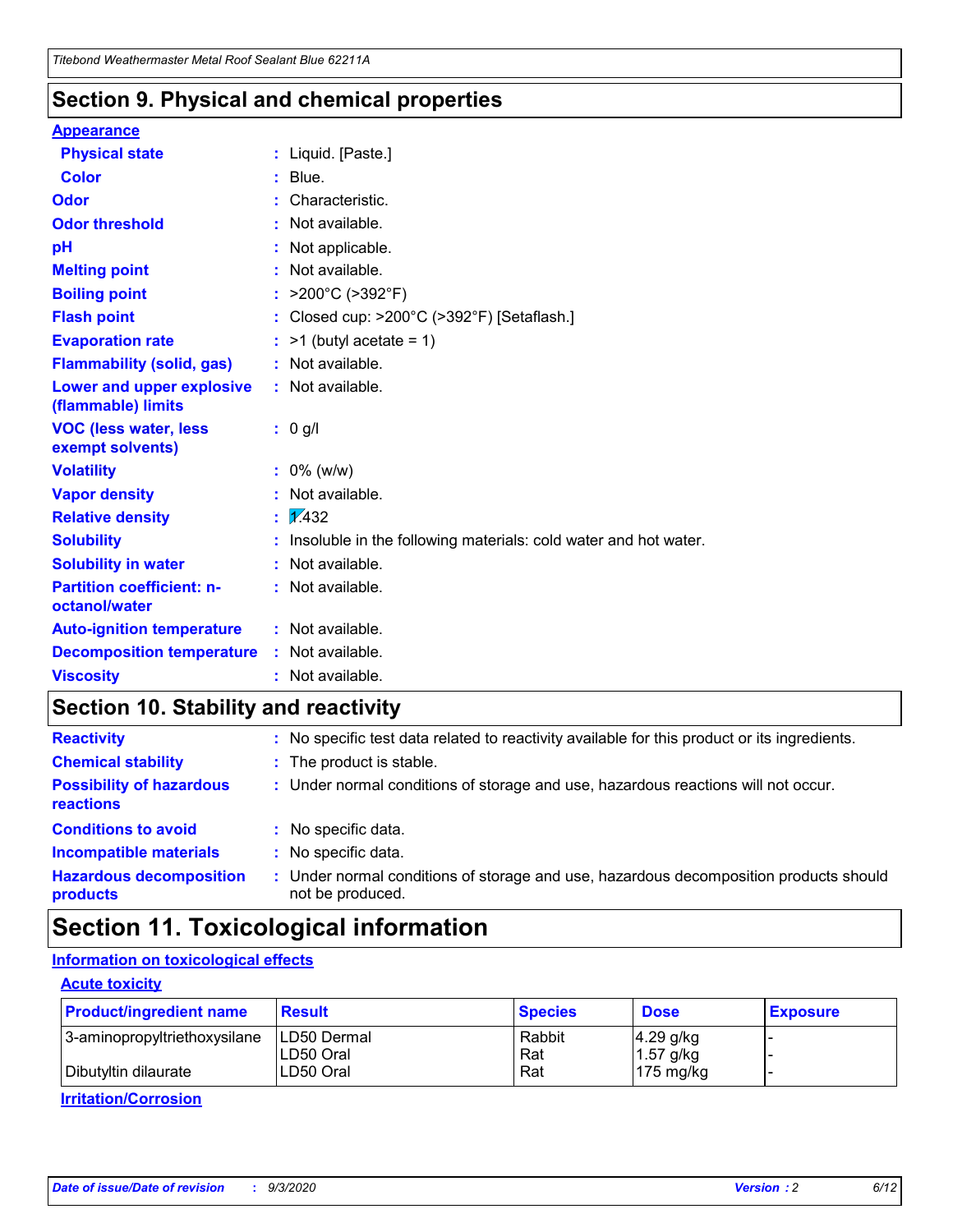# **Section 11. Toxicological information**

| <b>Product/ingredient name</b> | <b>Result</b>            | <b>Species</b> | <b>Score</b> | <b>Exposure</b>           | <b>Observation</b> |
|--------------------------------|--------------------------|----------------|--------------|---------------------------|--------------------|
| 3-aminopropyltriethoxysilane   | Eyes - Mild irritant     | Rabbit         |              | $100$ mg                  |                    |
|                                | Eyes - Severe irritant   | Rabbit         |              | 24 hours 750              |                    |
|                                |                          |                |              | ug                        |                    |
|                                | Skin - Severe irritant   | Rabbit         |              | 24 hours 5                | -                  |
| Dibutyltin dilaurate           | Eyes - Moderate irritant | Rabbit         |              | mg<br><b>24 hours 100</b> |                    |
|                                |                          |                |              | mg                        |                    |
|                                | Skin - Severe irritant   | Rabbit         |              | 500 mg                    | -                  |

#### **Sensitization**

Not available.

#### **Mutagenicity**

Not available.

#### **Carcinogenicity**

Not available.

#### **Reproductive toxicity**

Not available.

#### **Teratogenicity**

Not available.

#### **Specific target organ toxicity (single exposure)**

Not available.

#### **Specific target organ toxicity (repeated exposure)**

| <b>Name</b>                                                                         |                                                                            | <b>Category</b>                                     | <b>Route of</b><br>exposure | <b>Target organs</b> |  |  |  |
|-------------------------------------------------------------------------------------|----------------------------------------------------------------------------|-----------------------------------------------------|-----------------------------|----------------------|--|--|--|
| Dibutyltin dilaurate                                                                |                                                                            | Category 1                                          |                             | respiratory system   |  |  |  |
| <b>Aspiration hazard</b><br>Not available.                                          |                                                                            |                                                     |                             |                      |  |  |  |
| <b>Information on the likely</b><br>routes of exposure                              | : Not available.                                                           |                                                     |                             |                      |  |  |  |
| <b>Potential acute health effects</b>                                               |                                                                            |                                                     |                             |                      |  |  |  |
| <b>Eye contact</b>                                                                  | : May cause eye irritation.                                                |                                                     |                             |                      |  |  |  |
| <b>Inhalation</b>                                                                   |                                                                            | : No known significant effects or critical hazards. |                             |                      |  |  |  |
| <b>Skin contact</b>                                                                 |                                                                            | : May cause skin irritation.                        |                             |                      |  |  |  |
| <b>Ingestion</b>                                                                    |                                                                            | : No known significant effects or critical hazards. |                             |                      |  |  |  |
| <b>Symptoms related to the physical, chemical and toxicological characteristics</b> |                                                                            |                                                     |                             |                      |  |  |  |
| <b>Eye contact</b>                                                                  | irritation<br>watering<br>redness                                          | : Adverse symptoms may include the following:       |                             |                      |  |  |  |
| <b>Inhalation</b>                                                                   | reduced fetal weight<br>increase in fetal deaths<br>skeletal malformations | : Adverse symptoms may include the following:       |                             |                      |  |  |  |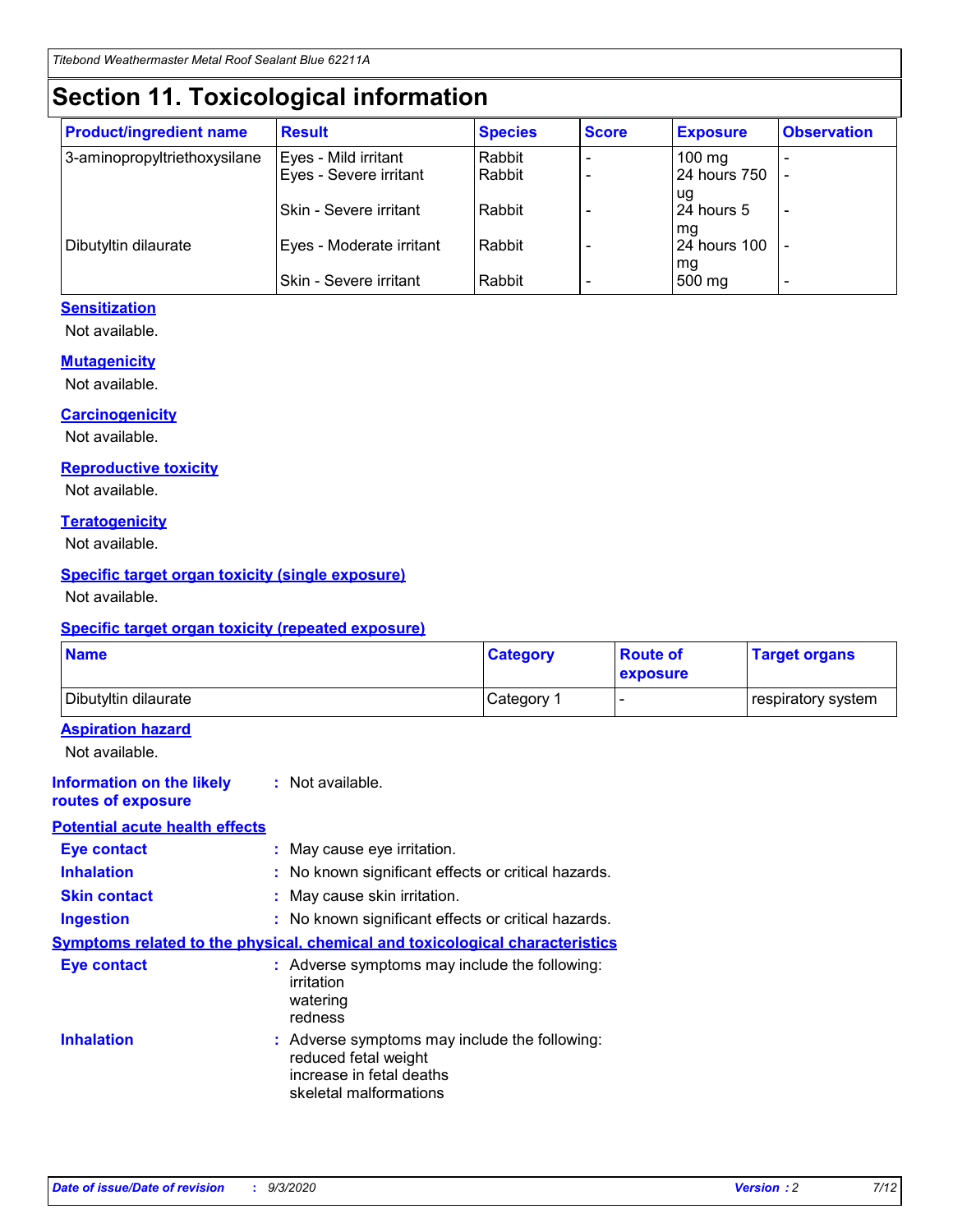*Titebond Weathermaster Metal Roof Sealant Blue 62211A*

# **Section 11. Toxicological information**

| <b>Skin contact</b>                     | irritation<br>redness<br>reduced fetal weight<br>increase in fetal deaths<br>skeletal malformations | : Adverse symptoms may include the following:                                            |
|-----------------------------------------|-----------------------------------------------------------------------------------------------------|------------------------------------------------------------------------------------------|
| <b>Ingestion</b>                        | reduced fetal weight<br>increase in fetal deaths<br>skeletal malformations                          | : Adverse symptoms may include the following:                                            |
|                                         |                                                                                                     | Delayed and immediate effects and also chronic effects from short and long term exposure |
| <b>Short term exposure</b>              |                                                                                                     |                                                                                          |
| <b>Potential immediate</b><br>effects   | : Not available.                                                                                    |                                                                                          |
| <b>Potential delayed effects</b>        | : Not available.                                                                                    |                                                                                          |
| <b>Long term exposure</b>               |                                                                                                     |                                                                                          |
| <b>Potential immediate</b><br>effects   | : Not available.                                                                                    |                                                                                          |
| <b>Potential delayed effects</b>        | : Not available.                                                                                    |                                                                                          |
| <b>Potential chronic health effects</b> |                                                                                                     |                                                                                          |
| Not available.                          |                                                                                                     |                                                                                          |
| <b>General</b>                          | very low levels.                                                                                    | : Once sensitized, a severe allergic reaction may occur when subsequently exposed to     |
| <b>Carcinogenicity</b>                  |                                                                                                     | : No known significant effects or critical hazards.                                      |
| <b>Mutagenicity</b>                     |                                                                                                     | No known significant effects or critical hazards.                                        |
| <b>Teratogenicity</b>                   |                                                                                                     | May damage the unborn child.                                                             |
| <b>Developmental effects</b>            |                                                                                                     | : No known significant effects or critical hazards.                                      |
| <b>Fertility effects</b>                | May damage fertility.                                                                               |                                                                                          |
| <b>Numerical measures of toxicity</b>   |                                                                                                     |                                                                                          |
| <b>Acute toxicity estimates</b>         |                                                                                                     |                                                                                          |
| Not available.                          |                                                                                                     |                                                                                          |

# **Section 12. Ecological information**

#### **Toxicity**

| <b>Product/ingredient name</b> | <b>Result</b>                                       | <b>Species</b>               | <b>Exposure</b>       |
|--------------------------------|-----------------------------------------------------|------------------------------|-----------------------|
| Dibutyltin dilaurate           | $ IC50>3$ mg/l<br>Chronic EC10 > 2 mg/l Fresh water | Algae<br>Algae - Desmodesmus | 72 hours<br>196 hours |
|                                |                                                     | subspicatus                  |                       |

#### **Persistence and degradability**

| <b>Product/ingredient name</b> | <b>Test</b>                                                                    | <b>Result</b>  |                   | <b>Dose</b> | <b>Inoculum</b>         |
|--------------------------------|--------------------------------------------------------------------------------|----------------|-------------------|-------------|-------------------------|
| Dibutyltin dilaurate           | OECD 301F<br>Ready<br>Biodegradability -<br>Manometric<br>Respirometry<br>Test | 23 % - 28 days |                   |             |                         |
| <b>Product/ingredient name</b> | <b>Aquatic half-life</b>                                                       |                | <b>Photolysis</b> |             | <b>Biodegradability</b> |
| Dibutyltin dilaurate           |                                                                                |                |                   |             | <b>Inherent</b>         |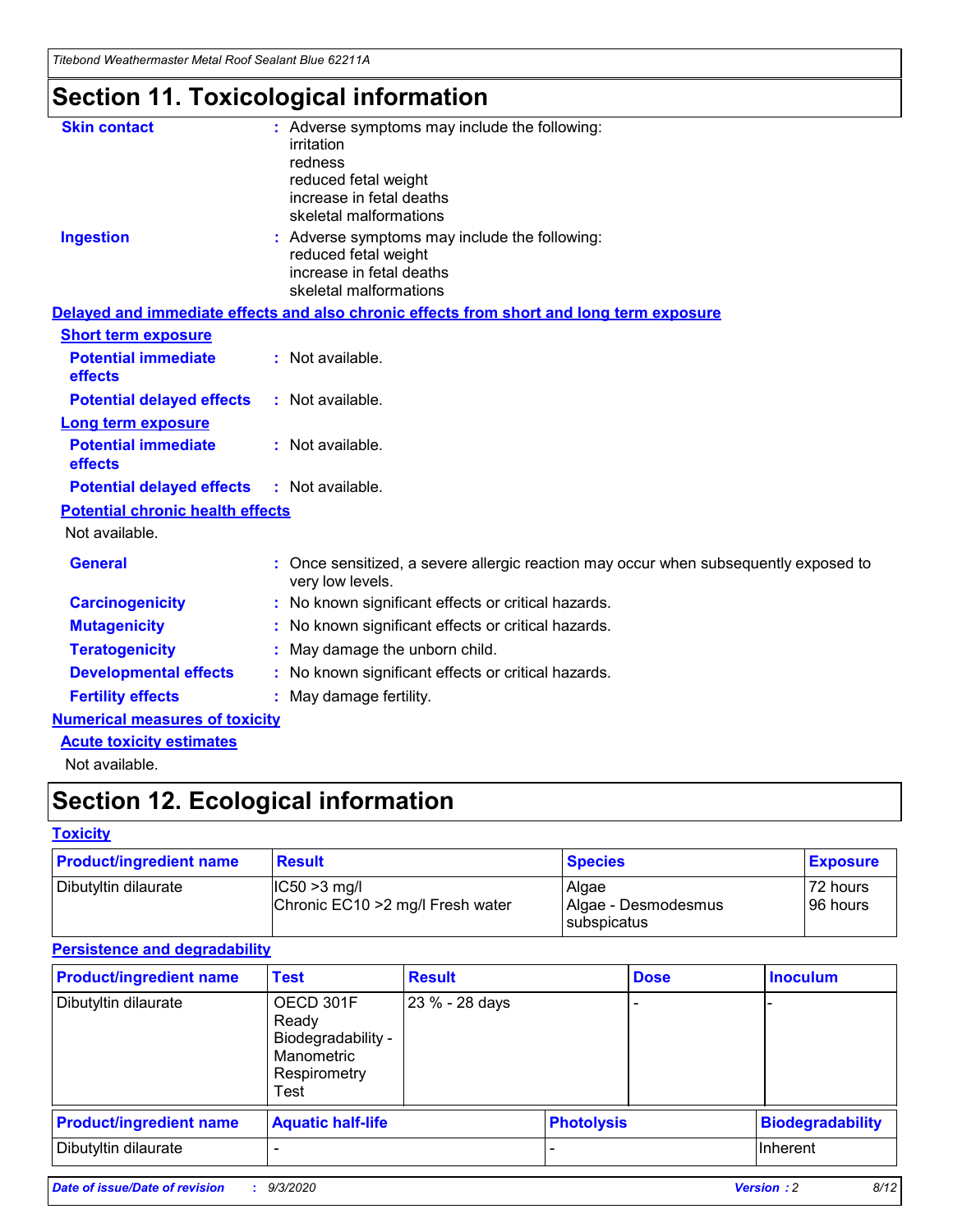# **Section 12. Ecological information**

#### **Bioaccumulative potential**

| <b>Product/ingredient name</b> | $\mathsf{LogP}_\mathsf{ow}$ | <b>BCF</b> | <b>Potential</b> |
|--------------------------------|-----------------------------|------------|------------------|
| 3-aminopropyltriethoxysilane   | $1.\overline{7}$            | 3.4        | low              |
| Dibutyltin dilaurate           | 4.44                        | 2.91       | low              |

#### **Mobility in soil**

| <b>Soil/water partition</b> | : Not available. |
|-----------------------------|------------------|
| <b>coefficient (Koc)</b>    |                  |

#### **Other adverse effects** : No known significant effects or critical hazards.

### **Section 13. Disposal considerations**

**Disposal methods :**

The generation of waste should be avoided or minimized wherever possible. Disposal of this product, solutions and any by-products should at all times comply with the requirements of environmental protection and waste disposal legislation and any regional local authority requirements. Dispose of surplus and non-recyclable products via a licensed waste disposal contractor. Waste should not be disposed of untreated to the sewer unless fully compliant with the requirements of all authorities with jurisdiction. Waste packaging should be recycled. Incineration or landfill should only be considered when recycling is not feasible. This material and its container must be disposed of in a safe way. Care should be taken when handling emptied containers that have not been cleaned or rinsed out. Empty containers or liners may retain some product residues. Avoid dispersal of spilled material and runoff and contact with soil, waterways, drains and sewers.

### **Section 14. Transport information**

|                                      | <b>DOT</b><br><b>Classification</b> | <b>TDG</b><br><b>Classification</b> | <b>Mexico</b><br><b>Classification</b> | <b>ADR/RID</b>           | <b>IMDG</b>              | <b>IATA</b>    |
|--------------------------------------|-------------------------------------|-------------------------------------|----------------------------------------|--------------------------|--------------------------|----------------|
| <b>UN number</b>                     | Not regulated.                      | Not regulated.                      | Not regulated.                         | Not regulated.           | Not regulated.           | Not regulated. |
| <b>UN proper</b><br>shipping name    |                                     |                                     |                                        |                          |                          |                |
| <b>Transport</b><br>hazard class(es) | $\blacksquare$                      | $\overline{\phantom{0}}$            | $\overline{\phantom{a}}$               | $\overline{\phantom{0}}$ | $\overline{\phantom{a}}$ | $\blacksquare$ |
| <b>Packing group</b>                 |                                     |                                     |                                        |                          |                          | -              |
| <b>Environmental</b><br>hazards      | No.                                 | No.                                 | No.                                    | No.                      | No.                      | No.            |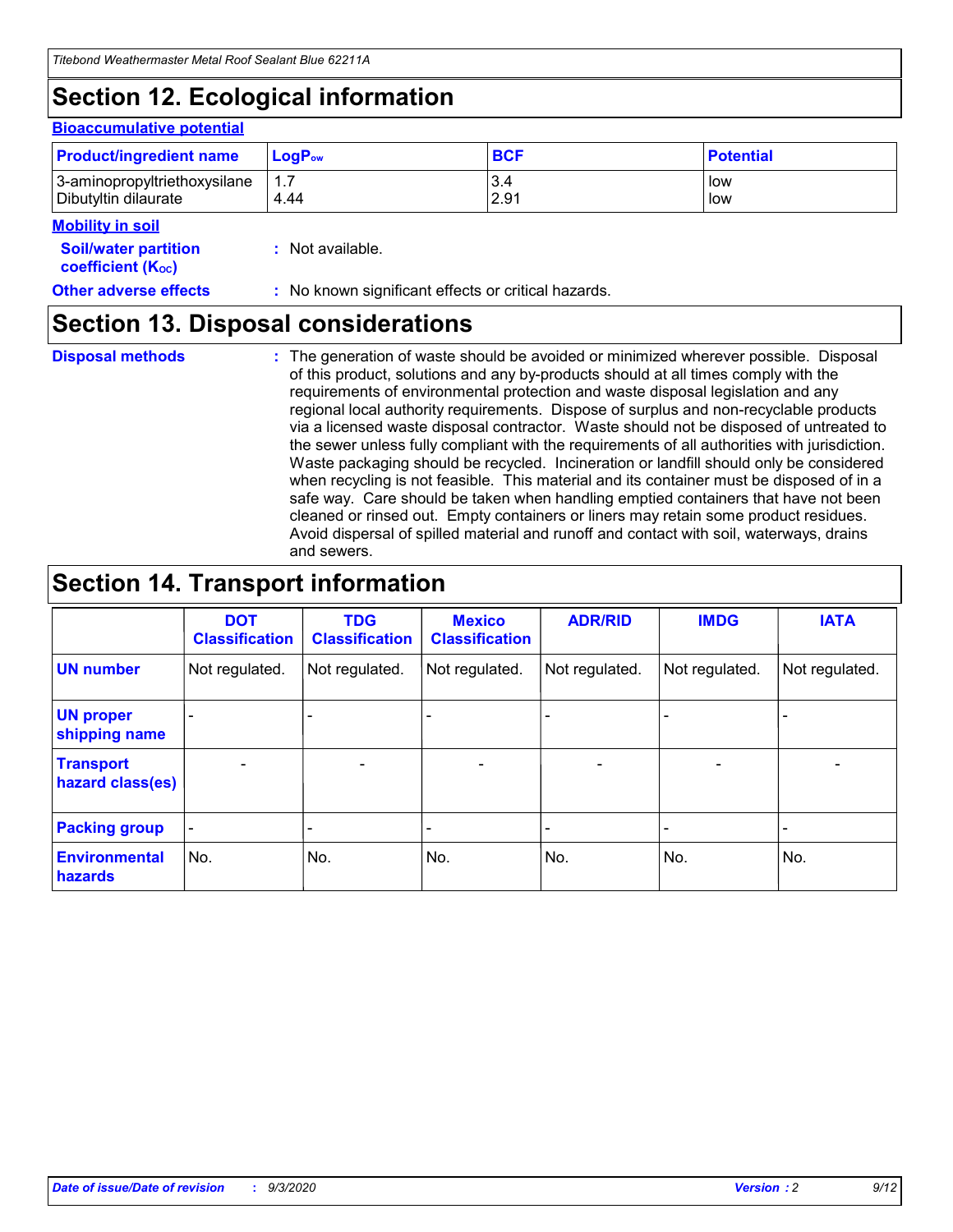### **Section 15. Regulatory information**

#### **U.S. Federal regulations**

#### **SARA 302/304**

#### **Composition/information on ingredients**

No products were found.

| SARA 304 RQ | Not applicable. |
|-------------|-----------------|
|-------------|-----------------|

#### **SARA 311/312**

#### **Classification :** EYE IRRITATION - Category 2B SKIN SENSITIZATION - Category 1 TOXIC TO REPRODUCTION - Category 1B HNOC - Product generates methanol during cure.

#### **Composition/information on ingredients**

| <b>Name</b>                  | $\frac{9}{6}$ | <b>Classification</b>                                                                                                                                                                                                                                                                                      |
|------------------------------|---------------|------------------------------------------------------------------------------------------------------------------------------------------------------------------------------------------------------------------------------------------------------------------------------------------------------------|
| 3-aminopropyltriethoxysilane | $\leq$ 3      | <b>FLAMMABLE LIQUIDS - Category 4</b><br><b>ACUTE TOXICITY (oral) - Category 4</b><br><b>SKIN IRRITATION - Category 2</b><br>EYE IRRITATION - Category 2A                                                                                                                                                  |
| Dibutyltin dilaurate         | ≤0.3          | <b>ACUTE TOXICITY (oral) - Category 3</b><br>SKIN CORROSION - Category 1C<br>SERIOUS EYE DAMAGE - Category 1<br>SKIN SENSITIZATION - Category 1<br><b>GERM CELL MUTAGENICITY - Category 2</b><br>TOXIC TO REPRODUCTION - Category 1B<br>SPECIFIC TARGET ORGAN TOXICITY (REPEATED<br>EXPOSURE) - Category 1 |

#### **State regulations**

**Massachusetts :**

: None of the components are listed.

**New York :** None of the components are listed. **New Jersey :** None of the components are listed.

**Pennsylvania :** None of the components are listed.

#### **California Prop. 65**

WARNING: This product can expose you to methanol, which is known to the State of California to cause birth defects or other reproductive harm. For more information go to www.P65Warnings.ca.gov.

| Ingredient name | No significant risk Maximum<br>level | acceptable dosage<br><b>level</b> |
|-----------------|--------------------------------------|-----------------------------------|
| I methanol      |                                      | Yes.                              |

#### **International regulations**

**Chemical Weapon Convention List Schedules I, II & III Chemicals** Not listed.

#### **Montreal Protocol**

Not listed.

**Stockholm Convention on Persistent Organic Pollutants**

Not listed.

#### **UNECE Aarhus Protocol on POPs and Heavy Metals** Not listed.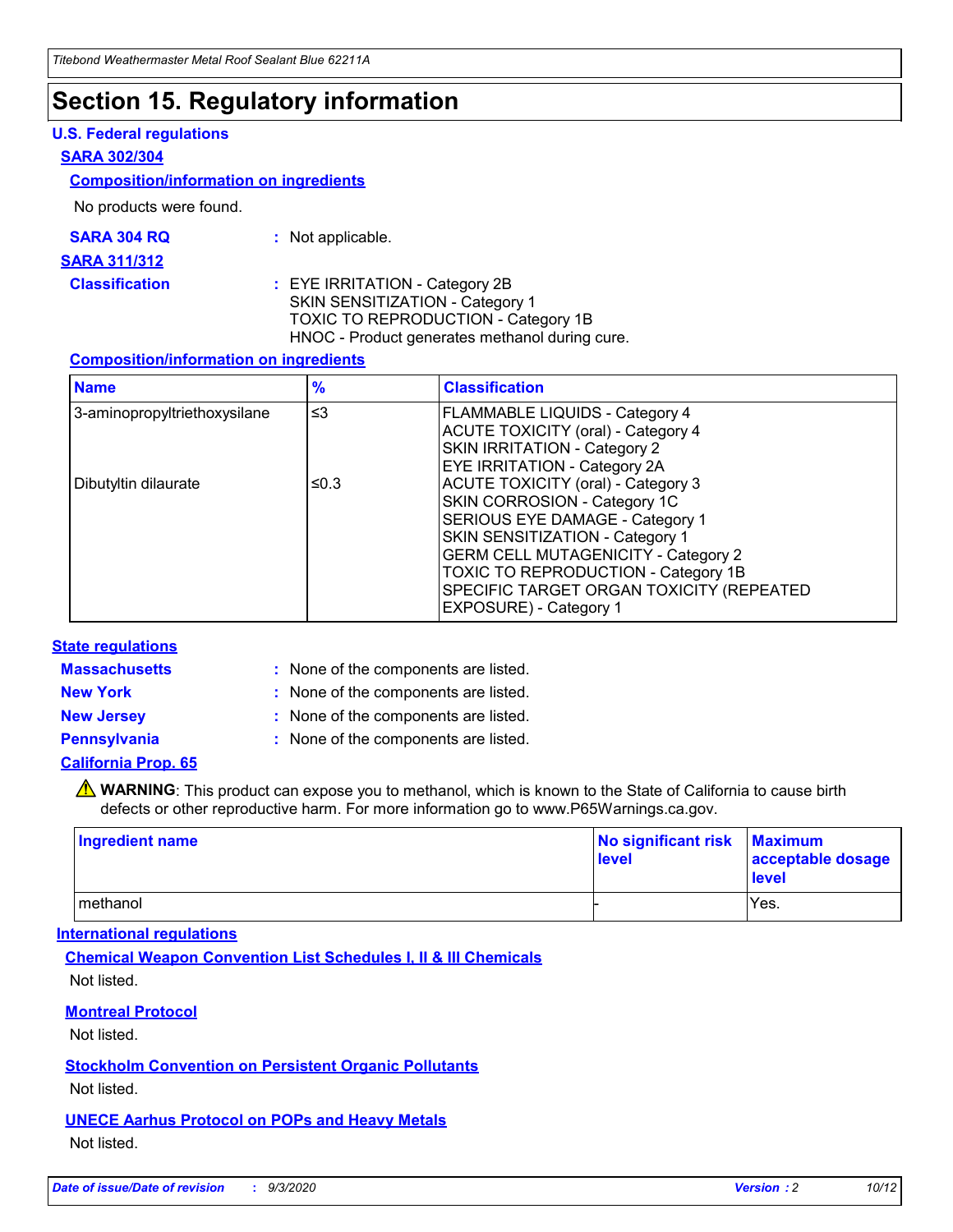# **Section 15. Regulatory information**

#### **Inventory list**

- 
- **China :** Not determined.

**United States TSCA 8(b) inventory**

**:** All components are active or exempted.

# **Section 16. Other information**





**Caution: HMIS® ratings are based on a 0-4 rating scale, with 0 representing minimal hazards or risks, and 4 representing significant hazards or risks. Although HMIS® ratings and the associated label are not required on SDSs or products leaving a facility under 29 CFR 1910.1200, the preparer may choose to provide them. HMIS® ratings are to be used with a fully implemented HMIS® program. HMIS® is a registered trademark and service mark of the American Coatings Association, Inc.**

**The customer is responsible for determining the PPE code for this material. For more information on HMIS® Personal Protective Equipment (PPE) codes, consult the HMIS® Implementation Manual.**

**National Fire Protection Association (U.S.A.)**



**Reprinted with permission from NFPA 704-2001, Identification of the Hazards of Materials for Emergency Response Copyright ©1997, National Fire Protection Association, Quincy, MA 02269. This reprinted material is not the complete and official position of the National Fire Protection Association, on the referenced subject which is represented only by the standard in its entirety.**

**Copyright ©2001, National Fire Protection Association, Quincy, MA 02269. This warning system is intended to be interpreted and applied only by properly trained individuals to identify fire, health and reactivity hazards of chemicals. The user is referred to certain limited number of chemicals with recommended classifications in NFPA 49 and NFPA 325, which would be used as a guideline only. Whether the chemicals are classified by NFPA or not, anyone using the 704 systems to classify chemicals does so at their own risk.**

#### **Procedure used to derive the classification**

| <b>Classification</b>                                                                                                | <b>Justification</b>                                  |
|----------------------------------------------------------------------------------------------------------------------|-------------------------------------------------------|
| <b>EYE IRRITATION - Category 2B</b><br><b>SKIN SENSITIZATION - Category 1</b><br>TOXIC TO REPRODUCTION - Category 1B | Expert judgment<br>Expert judgment<br>Expert judgment |
| <b>History</b>                                                                                                       |                                                       |

| .                                 |             |
|-----------------------------------|-------------|
| <b>Date of printing</b>           | : 4/22/2022 |
| Date of issue/Date of<br>revision | : 9/3/2020  |
| Date of previous issue            | : 9/3/2020  |
| <b>Version</b>                    | $\cdot$ 2   |
|                                   |             |